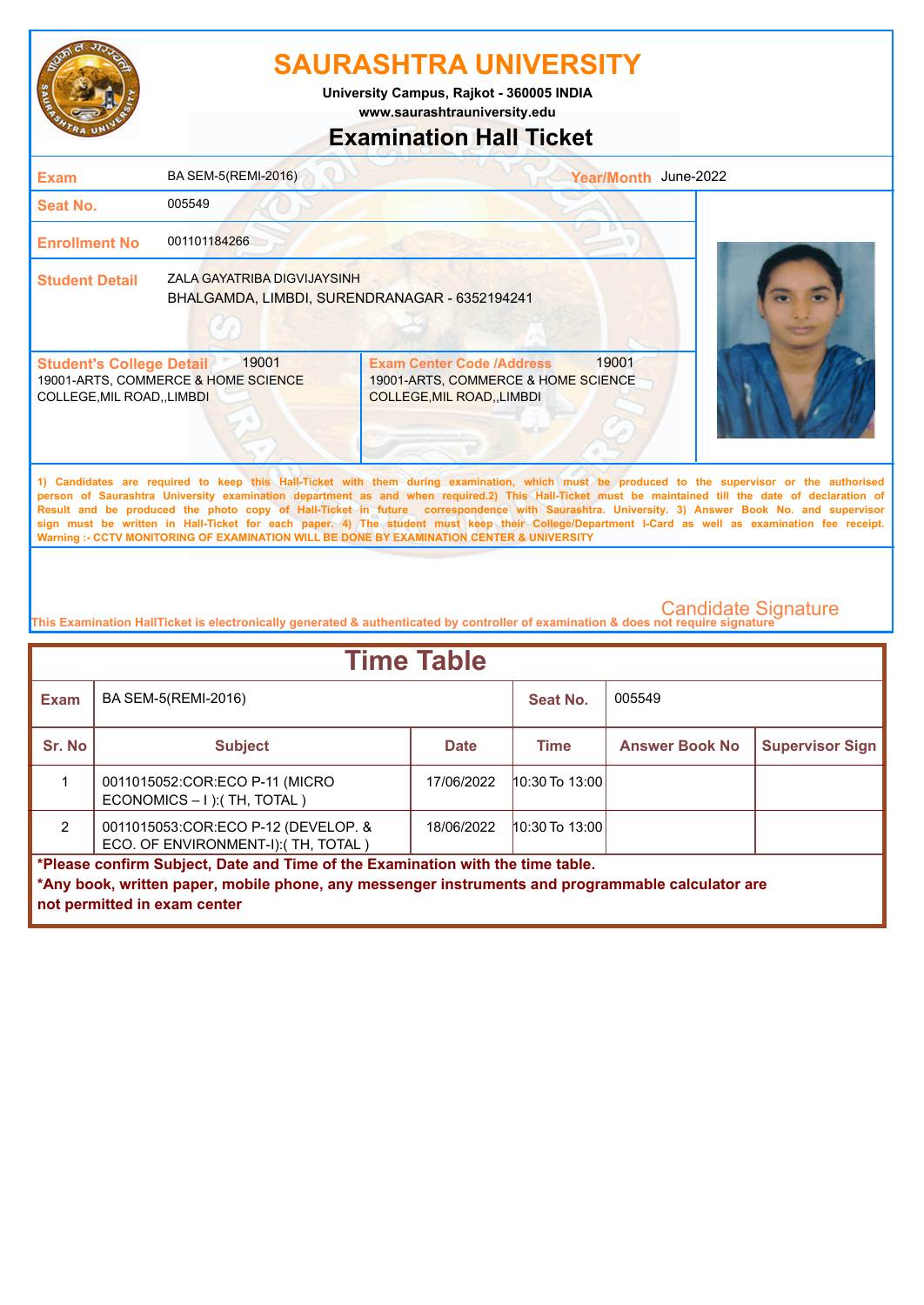

**University Campus, Rajkot - 360005 INDIA**

**www.saurashtrauniversity.edu**

### **Examination Hall Ticket**

| <b>Exam</b>                                                          | BA SEM-5(REMI-2016)                                                                                                             |                                                                                                                                                                                                                                                                                                                                                                                                                                                                                                                                                                                                        | Year/Month June-2022 |  |
|----------------------------------------------------------------------|---------------------------------------------------------------------------------------------------------------------------------|--------------------------------------------------------------------------------------------------------------------------------------------------------------------------------------------------------------------------------------------------------------------------------------------------------------------------------------------------------------------------------------------------------------------------------------------------------------------------------------------------------------------------------------------------------------------------------------------------------|----------------------|--|
| Seat No.                                                             | 005550                                                                                                                          |                                                                                                                                                                                                                                                                                                                                                                                                                                                                                                                                                                                                        |                      |  |
| <b>Enrollment No</b>                                                 | 001101184170                                                                                                                    |                                                                                                                                                                                                                                                                                                                                                                                                                                                                                                                                                                                                        |                      |  |
| <b>Student Detail</b>                                                | JOGRANA SUKHDEVBHAI JODHABHAI<br><b>BHARVAD NESH</b><br><b>BEHIND POST OFFICE</b><br>LIMBDI, LIMBDI, SURENDRANAGAR - 8866338249 |                                                                                                                                                                                                                                                                                                                                                                                                                                                                                                                                                                                                        |                      |  |
| <b>Student's College Detail</b><br><b>COLLEGE, MIL ROAD,, LIMBDI</b> | 19001<br>19001-ARTS, COMMERCE & HOME SCIENCE                                                                                    | <b>Exam Center Code /Address</b><br>19001-ARTS, COMMERCE & HOME SCIENCE<br><b>COLLEGE, MIL ROAD, LIMBDI</b>                                                                                                                                                                                                                                                                                                                                                                                                                                                                                            | 19001                |  |
|                                                                      |                                                                                                                                 | 1) Candidates are required to keep this Hall-Ticket with them during examination, which must be produced to the supervisor or the authorised<br>person of Saurashtra University examination department as and when required.2) This Hall-Ticket must be maintained till the date of declaration of<br>Result and be produced the photo copy of Hall-Ticket in future correspondence with Saurashtra. University. 3) Answer Book No. and supervisor<br>sign must be written in Hall-Ticket for each paper. 4) The student must keep their College/Department I-Card as well as examination fee receipt. |                      |  |

**This Examination HallTicket is electronically generated & authenticated by controller of examination & does not require signature** 

**Warning :- CCTV MONITORING OF EXAMINATION WILL BE DONE BY EXAMINATION CENTER & UNIVERSITY**

| <b>Time Table</b>                                                              |                                                                                                   |             |                    |                       |                        |  |
|--------------------------------------------------------------------------------|---------------------------------------------------------------------------------------------------|-------------|--------------------|-----------------------|------------------------|--|
| <b>Exam</b>                                                                    | BA SEM-5(REMI-2016)                                                                               |             | Seat No.           | 005550                |                        |  |
| Sr. No                                                                         | <b>Subject</b>                                                                                    | <b>Date</b> | Time               | <b>Answer Book No</b> | <b>Supervisor Sign</b> |  |
|                                                                                | 0011015020:COR:GUJ P-11 (ARVACHIN<br>GUJARATI SAHITYA ITIHAS-1): (TH,<br>TOTAL)                   | 17/06/2022  | $10:30$ To $13:00$ |                       |                        |  |
| $\mathcal{P}$                                                                  | 0011015023: COR: GUJ P-14 (ARVACHIN<br>GUJARATI SAHITYA SWARUPO): (TH,<br>TOTAL)                  | 21/06/2022  | $10:30$ To $13:00$ |                       |                        |  |
| *Please confirm Subject, Date and Time of the Examination with the time table. |                                                                                                   |             |                    |                       |                        |  |
|                                                                                | *Any book, written paper, mobile phone, any messenger instruments and programmable calculator are |             |                    |                       |                        |  |
|                                                                                | not permitted in exam center                                                                      |             |                    |                       |                        |  |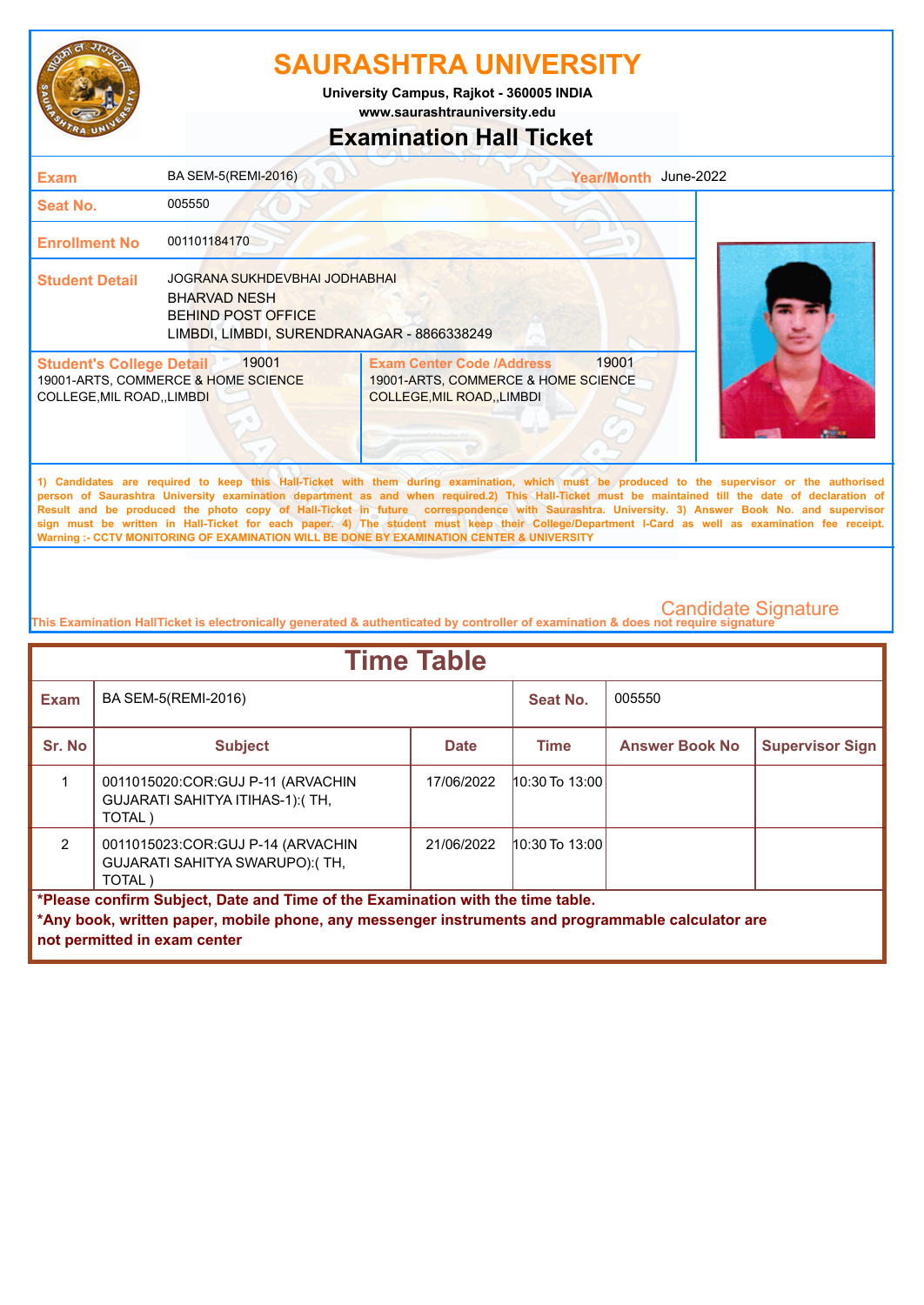

**www.saurashtrauniversity.edu University Campus, Rajkot - 360005 INDIA**

# **Examination Hall Ticket**

| <b>Exam</b>                                                   | BA SEM-5(REMI-2016)                                                                 | Year/Month June-2022                                                                                                                                                                                                                                                                                                                                                                                                                                                                                                                                                                                                                                                                                |  |
|---------------------------------------------------------------|-------------------------------------------------------------------------------------|-----------------------------------------------------------------------------------------------------------------------------------------------------------------------------------------------------------------------------------------------------------------------------------------------------------------------------------------------------------------------------------------------------------------------------------------------------------------------------------------------------------------------------------------------------------------------------------------------------------------------------------------------------------------------------------------------------|--|
| <b>Seat No.</b>                                               | 005551                                                                              |                                                                                                                                                                                                                                                                                                                                                                                                                                                                                                                                                                                                                                                                                                     |  |
| <b>Enrollment No</b>                                          | 0011011772                                                                          |                                                                                                                                                                                                                                                                                                                                                                                                                                                                                                                                                                                                                                                                                                     |  |
| <b>Student Detail</b>                                         | SABHAD AJAY DEVUBHAL<br>RAILWAY STATION ROAD, LIMBDI, SURENDRANAGAR -<br>7041797777 |                                                                                                                                                                                                                                                                                                                                                                                                                                                                                                                                                                                                                                                                                                     |  |
| <b>Student's College Detail</b><br>COLLEGE, MIL ROAD,, LIMBDI | 19001<br>19001-ARTS, COMMERCE & HOME SCIENCE                                        | 19001<br><b>Exam Center Code /Address</b><br>19001-ARTS, COMMERCE & HOME SCIENCE<br>COLLEGE, MIL ROAD, , LIMBDI                                                                                                                                                                                                                                                                                                                                                                                                                                                                                                                                                                                     |  |
|                                                               |                                                                                     | 1) Candidates are required to keep this Hall-Ticket with them during examination, which must be produced to the supervisor or the authorised<br>person of Saurashtra University examination department as and when required.2) This Hall-Ticket must be maintained till the date of declaration of<br>Result and be produced the photo copy of Hall-Ticket in future correspondence with Saurashtra. University. 3) Answer Book No. and supervisor<br>sign must be written in Hall-Ticket for each paper. 4) The student must keep their College/Department I-Card as well as examination fee receipt.<br>Warning :- CCTV MONITORING OF EXAMINATION WILL BE DONE BY EXAMINATION CENTER & UNIVERSITY |  |

| <b>Time Table</b>                                                                                 |                                                                      |             |                  |                       |                        |  |
|---------------------------------------------------------------------------------------------------|----------------------------------------------------------------------|-------------|------------------|-----------------------|------------------------|--|
| <b>Exam</b>                                                                                       | BA SEM-5(REMI-2016)                                                  |             | Seat No.         | 005551                |                        |  |
| Sr. No                                                                                            | <b>Subject</b>                                                       | <b>Date</b> | <b>Time</b>      | <b>Answer Book No</b> | <b>Supervisor Sign</b> |  |
|                                                                                                   | 0011015002:COR:HINDI (ADHUNIK HINDI)<br>UPANIYAS GABAN): (TH, TOTAL) | 16/06/2022  | 10:30 To 13:00   |                       |                        |  |
| $\mathcal{P}$                                                                                     | 0011015022: COR: GUJ P-13 (SAHITYANA<br>SIDDHANTO-1): (TH, TOTAL)    | 20/06/2022  | $10:30$ To 13:00 |                       |                        |  |
| *Please confirm Subject, Date and Time of the Examination with the time table.                    |                                                                      |             |                  |                       |                        |  |
| *Any book, written paper, mobile phone, any messenger instruments and programmable calculator are |                                                                      |             |                  |                       |                        |  |
|                                                                                                   | not permitted in exam center                                         |             |                  |                       |                        |  |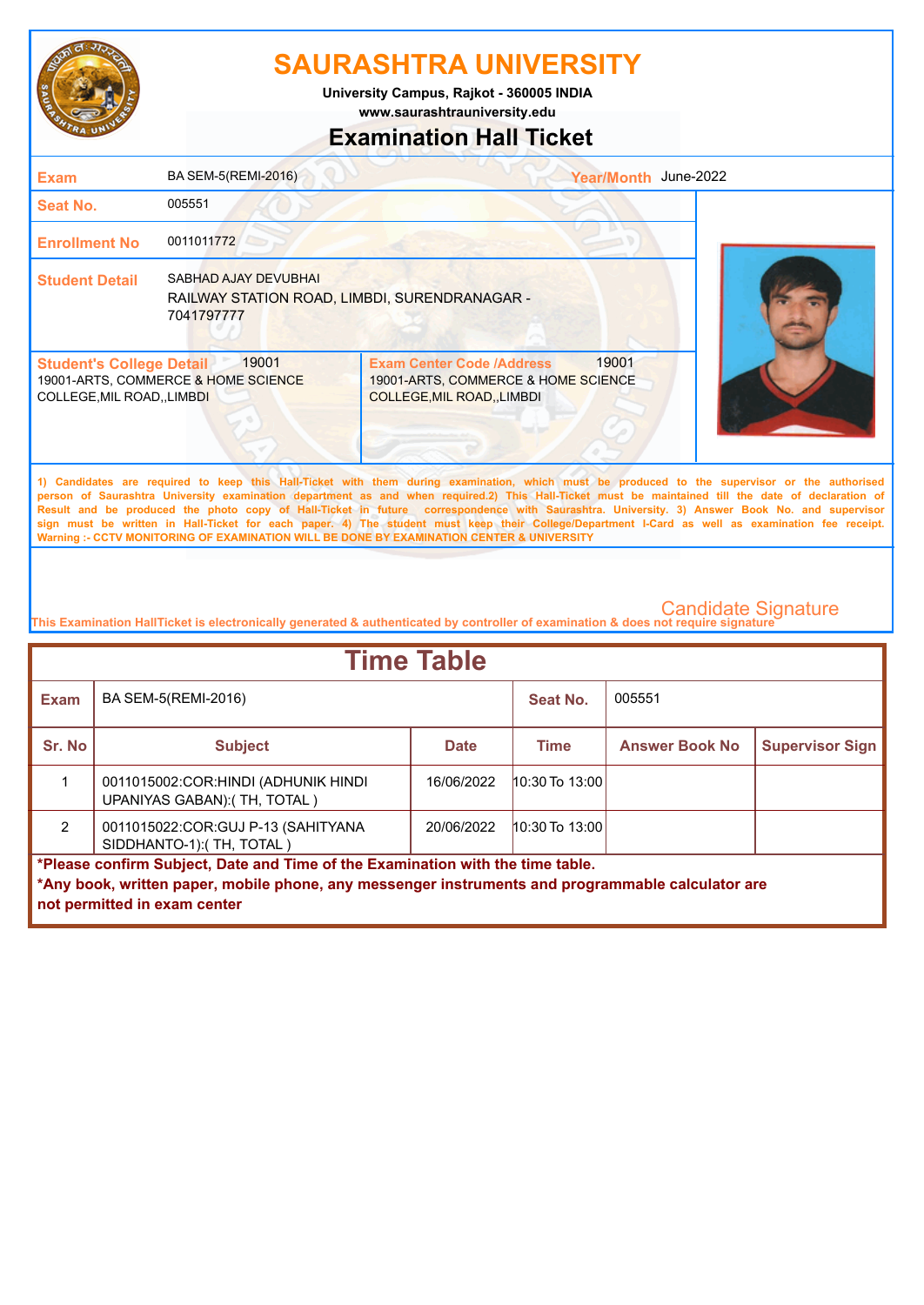

**University Campus, Rajkot - 360005 INDIA**

**www.saurashtrauniversity.edu**

### **Examination Hall Ticket**

| <b>Exam</b>                                                    | BA SEM-5(REMI-2016)                                                                   |                                                                                                                                                                                                                                                                                                                                                                                                                                                    | Year/Month June-2022 |  |
|----------------------------------------------------------------|---------------------------------------------------------------------------------------|----------------------------------------------------------------------------------------------------------------------------------------------------------------------------------------------------------------------------------------------------------------------------------------------------------------------------------------------------------------------------------------------------------------------------------------------------|----------------------|--|
| Seat No.                                                       | 005552                                                                                |                                                                                                                                                                                                                                                                                                                                                                                                                                                    |                      |  |
| <b>Enrollment No</b>                                           | 001101165977                                                                          |                                                                                                                                                                                                                                                                                                                                                                                                                                                    |                      |  |
| <b>Student Detail</b>                                          | PARMAR DHARMRAJSINH BALVANTSINH<br>VILL : PANSINA, LIMBDI, SURENDRANAGAR - 9558457857 |                                                                                                                                                                                                                                                                                                                                                                                                                                                    |                      |  |
| <b>Student's College Detail</b><br>COLLEGE, MIL ROAD, , LIMBDI | 19001<br>19001-ARTS, COMMERCE & HOME SCIENCE                                          | <b>Exam Center Code /Address</b><br>19001-ARTS, COMMERCE & HOME SCIENCE<br>COLLEGE, MIL ROAD, , LIMBDI                                                                                                                                                                                                                                                                                                                                             | 19001                |  |
|                                                                |                                                                                       | 1) Candidates are required to keep this Hall-Ticket with them during examination, which must be produced to the supervisor or the authorised<br>person of Saurashtra University examination department as and when required.2) This Hall-Ticket must be maintained till the date of declaration of<br>Result and be produced the photo copy of Hall-Ticket in future correspondence with Saurashtra. University, 3) Answer Book No. and supervisor |                      |  |

**Result and be produced the photo copy of Hall-Ticket in future correspondence with Saurashtra. University. 3) Answer Book No. and supervisor sign must be written in Hall-Ticket for each paper. 4) The student must keep their College/Department I-Card as well as examination fee receipt. Warning :- CCTV MONITORING OF EXAMINATION WILL BE DONE BY EXAMINATION CENTER & UNIVERSITY**

| <b>Time Table</b>                                                                                                                                                                                                   |                                                                               |             |                    |                       |                        |  |
|---------------------------------------------------------------------------------------------------------------------------------------------------------------------------------------------------------------------|-------------------------------------------------------------------------------|-------------|--------------------|-----------------------|------------------------|--|
| <b>Exam</b>                                                                                                                                                                                                         | BA SEM-5(REMI-2016)                                                           |             | Seat No.           | 005552                |                        |  |
| Sr. No                                                                                                                                                                                                              | <b>Subject</b>                                                                | <b>Date</b> | Time               | <b>Answer Book No</b> | <b>Supervisor Sign</b> |  |
|                                                                                                                                                                                                                     | 0011015055: COR: ECO P-13 (COMPA.<br>STUDY OF ECONOMIC SYSTEM):(TH,<br>TOTAL) | 20/06/2022  | $10:30$ To $13:00$ |                       |                        |  |
| *Please confirm Subject, Date and Time of the Examination with the time table.<br>*Any book, written paper, mobile phone, any messenger instruments and programmable calculator are<br>not permitted in exam center |                                                                               |             |                    |                       |                        |  |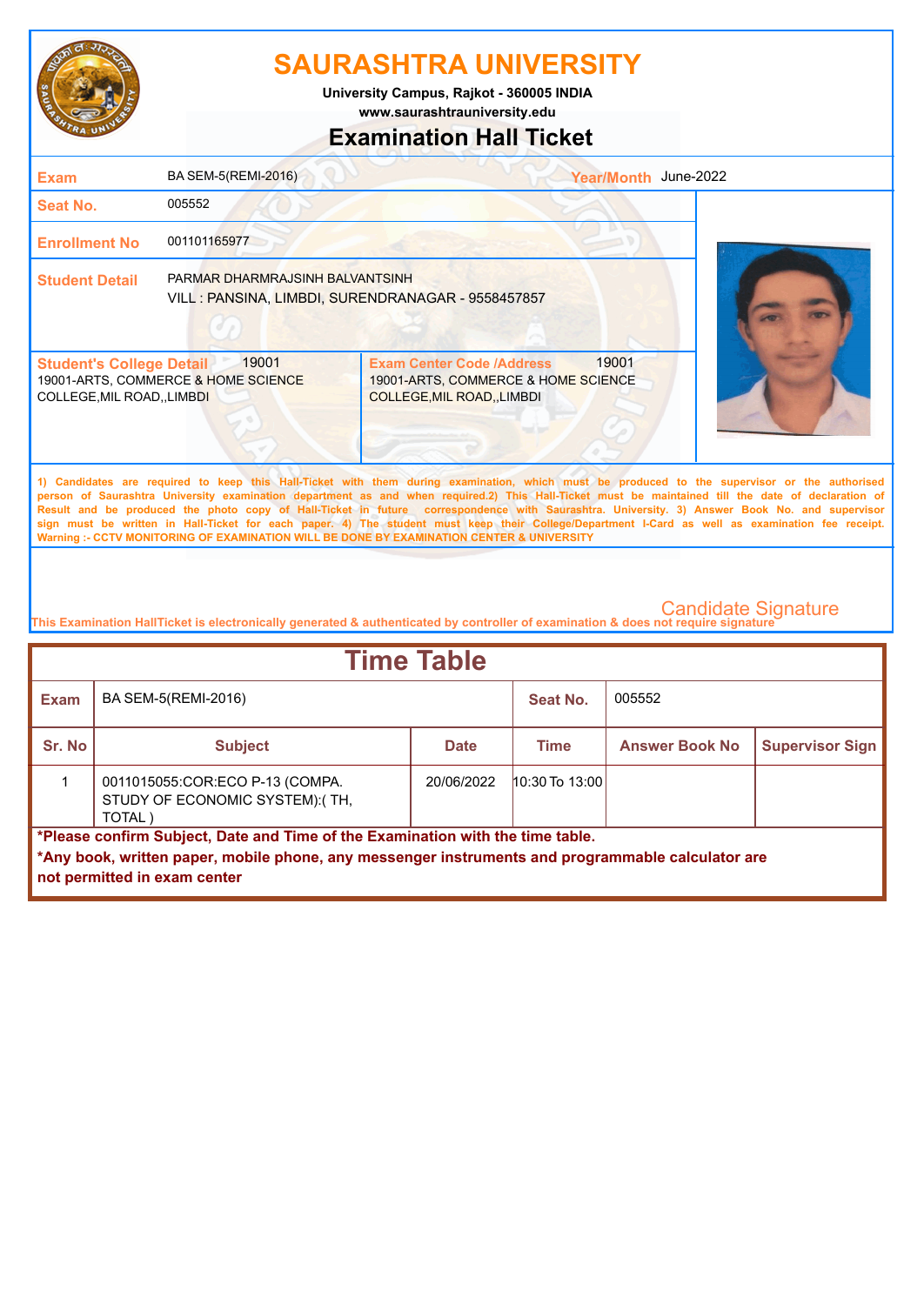

**University Campus, Rajkot - 360005 INDIA**

**www.saurashtrauniversity.edu**

### **Examination Hall Ticket**

| <b>Exam</b>                                                    | BA SEM-5(REMI-2016)                                                                | Year/Month June-2022                                                                                                                                                                                                                                                                                                                                                                                                                                                                                                                                                                                                                                                                                |  |
|----------------------------------------------------------------|------------------------------------------------------------------------------------|-----------------------------------------------------------------------------------------------------------------------------------------------------------------------------------------------------------------------------------------------------------------------------------------------------------------------------------------------------------------------------------------------------------------------------------------------------------------------------------------------------------------------------------------------------------------------------------------------------------------------------------------------------------------------------------------------------|--|
| Seat No.                                                       | 005553                                                                             |                                                                                                                                                                                                                                                                                                                                                                                                                                                                                                                                                                                                                                                                                                     |  |
| <b>Enrollment No</b>                                           | 0011011711189                                                                      |                                                                                                                                                                                                                                                                                                                                                                                                                                                                                                                                                                                                                                                                                                     |  |
| <b>Student Detail</b>                                          | <b>VEGDA ABHISHEKBHAI CHATURBHAI</b><br>SIYANI, LIMBDI, SURENDRANAGAR - 9924350541 |                                                                                                                                                                                                                                                                                                                                                                                                                                                                                                                                                                                                                                                                                                     |  |
| <b>Student's College Detail</b><br>COLLEGE, MIL ROAD, , LIMBDI | 19001<br>19001-ARTS, COMMERCE & HOME SCIENCE                                       | 19001<br><b>Exam Center Code /Address</b><br>19001-ARTS, COMMERCE & HOME SCIENCE<br><b>COLLEGE, MIL ROAD, LIMBDI</b>                                                                                                                                                                                                                                                                                                                                                                                                                                                                                                                                                                                |  |
|                                                                |                                                                                    | 1) Candidates are required to keep this Hall-Ticket with them during examination, which must be produced to the supervisor or the authorised<br>person of Saurashtra University examination department as and when required.2) This Hall-Ticket must be maintained till the date of declaration of<br>Result and be produced the photo copy of Hall-Ticket in future correspondence with Saurashtra. University. 3) Answer Book No. and supervisor<br>sign must be written in Hall-Ticket for each paper. 4) The student must keep their College/Department I-Card as well as examination fee receipt.<br>Warning :- CCTV MONITORING OF EXAMINATION WILL BE DONE BY EXAMINATION CENTER & UNIVERSITY |  |

| <b>Time Table</b>                                                                                                                                                                                                   |                                                                                 |             |                    |                       |                        |  |
|---------------------------------------------------------------------------------------------------------------------------------------------------------------------------------------------------------------------|---------------------------------------------------------------------------------|-------------|--------------------|-----------------------|------------------------|--|
| <b>Exam</b>                                                                                                                                                                                                         | BA SEM-5(REMI-2016)                                                             |             | Seat No.           | 005553                |                        |  |
| Sr. No                                                                                                                                                                                                              | <b>Subject</b>                                                                  | <b>Date</b> | <b>Time</b>        | <b>Answer Book No</b> | <b>Supervisor Sign</b> |  |
|                                                                                                                                                                                                                     | 0011015023: COR: GUJ P-14 (ARVACHIN<br>GUJARATI SAHITYA SWARUPO):(TH,<br>TOTAL) | 21/06/2022  | $10:30$ To $13:00$ |                       |                        |  |
| *Please confirm Subject, Date and Time of the Examination with the time table.<br>*Any book, written paper, mobile phone, any messenger instruments and programmable calculator are<br>not permitted in exam center |                                                                                 |             |                    |                       |                        |  |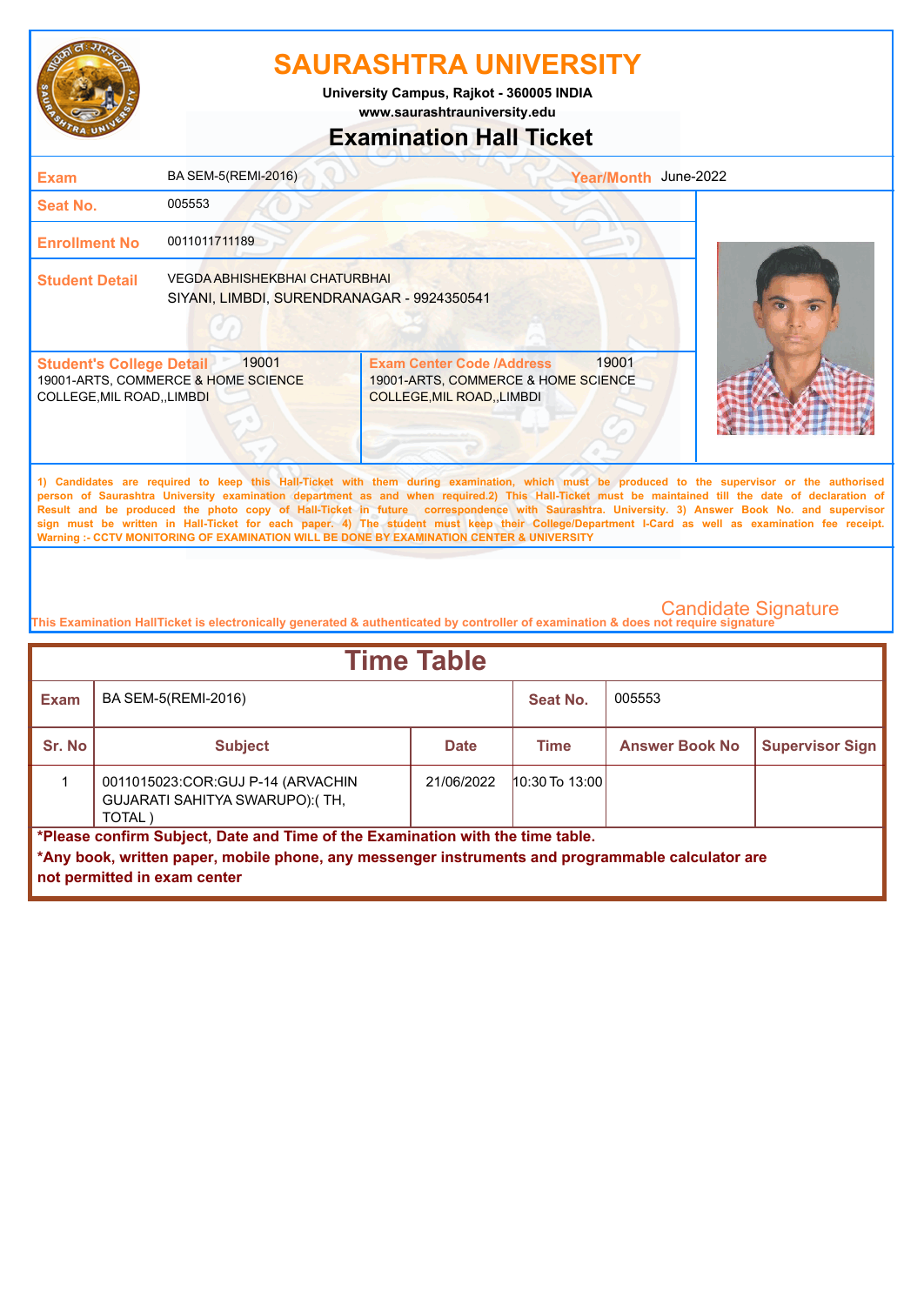

**www.saurashtrauniversity.edu University Campus, Rajkot - 360005 INDIA**

# **Examination Hall Ticket**

| <b>Exam</b>                                                                                                                                                                                                                                                                                                                                                                                                                                                                                                                                                                                                                                                                                         | BA SEM-5(REMI-2016)                                                           |                                                                                                        | Year/Month June-2022 |  |
|-----------------------------------------------------------------------------------------------------------------------------------------------------------------------------------------------------------------------------------------------------------------------------------------------------------------------------------------------------------------------------------------------------------------------------------------------------------------------------------------------------------------------------------------------------------------------------------------------------------------------------------------------------------------------------------------------------|-------------------------------------------------------------------------------|--------------------------------------------------------------------------------------------------------|----------------------|--|
| Seat No.                                                                                                                                                                                                                                                                                                                                                                                                                                                                                                                                                                                                                                                                                            | 005554                                                                        |                                                                                                        |                      |  |
| <b>Enrollment No</b>                                                                                                                                                                                                                                                                                                                                                                                                                                                                                                                                                                                                                                                                                | 001101184240                                                                  |                                                                                                        |                      |  |
| <b>Student Detail</b>                                                                                                                                                                                                                                                                                                                                                                                                                                                                                                                                                                                                                                                                               | SOLANKI VISHALBHAI VIRABHAI<br>KHAMBHALAV, LIMBDI, SURENDRANAGAR - 9725253476 |                                                                                                        |                      |  |
| <b>Student's College Detail</b><br>COLLEGE, MIL ROAD, , LIMBDI                                                                                                                                                                                                                                                                                                                                                                                                                                                                                                                                                                                                                                      | 19001<br>19001-ARTS, COMMERCE & HOME SCIENCE                                  | <b>Exam Center Code /Address</b><br>19001-ARTS, COMMERCE & HOME SCIENCE<br>COLLEGE, MIL ROAD, , LIMBDI | 19001                |  |
| 1) Candidates are required to keep this Hall-Ticket with them during examination, which must be produced to the supervisor or the authorised<br>person of Saurashtra University examination department as and when required.2) This Hall-Ticket must be maintained till the date of declaration of<br>Result and be produced the photo copy of Hall-Ticket in future correspondence with Saurashtra. University. 3) Answer Book No. and supervisor<br>sign must be written in Hall-Ticket for each paper. 4) The student must keep their College/Department I-Card as well as examination fee receipt.<br>Warning :- CCTV MONITORING OF EXAMINATION WILL BE DONE BY EXAMINATION CENTER & UNIVERSITY |                                                                               |                                                                                                        |                      |  |

| <b>Time Table</b>                                                              |                                                                                                                                   |             |                    |                       |                        |  |
|--------------------------------------------------------------------------------|-----------------------------------------------------------------------------------------------------------------------------------|-------------|--------------------|-----------------------|------------------------|--|
| <b>Exam</b>                                                                    | BA SEM-5(REMI-2016)                                                                                                               |             | Seat No.           | 005554                |                        |  |
| Sr. No                                                                         | <b>Subject</b>                                                                                                                    | <b>Date</b> | Time               | <b>Answer Book No</b> | <b>Supervisor Sign</b> |  |
|                                                                                | 0011015022: COR: GUJ P-13 (SAHITYANA<br>SIDDHANTO-1):(TH, TOTAL)                                                                  | 20/06/2022  | $10:30$ To $13:00$ |                       |                        |  |
| *Please confirm Subject, Date and Time of the Examination with the time table. |                                                                                                                                   |             |                    |                       |                        |  |
|                                                                                | *Any book, written paper, mobile phone, any messenger instruments and programmable calculator are<br>not permitted in exam center |             |                    |                       |                        |  |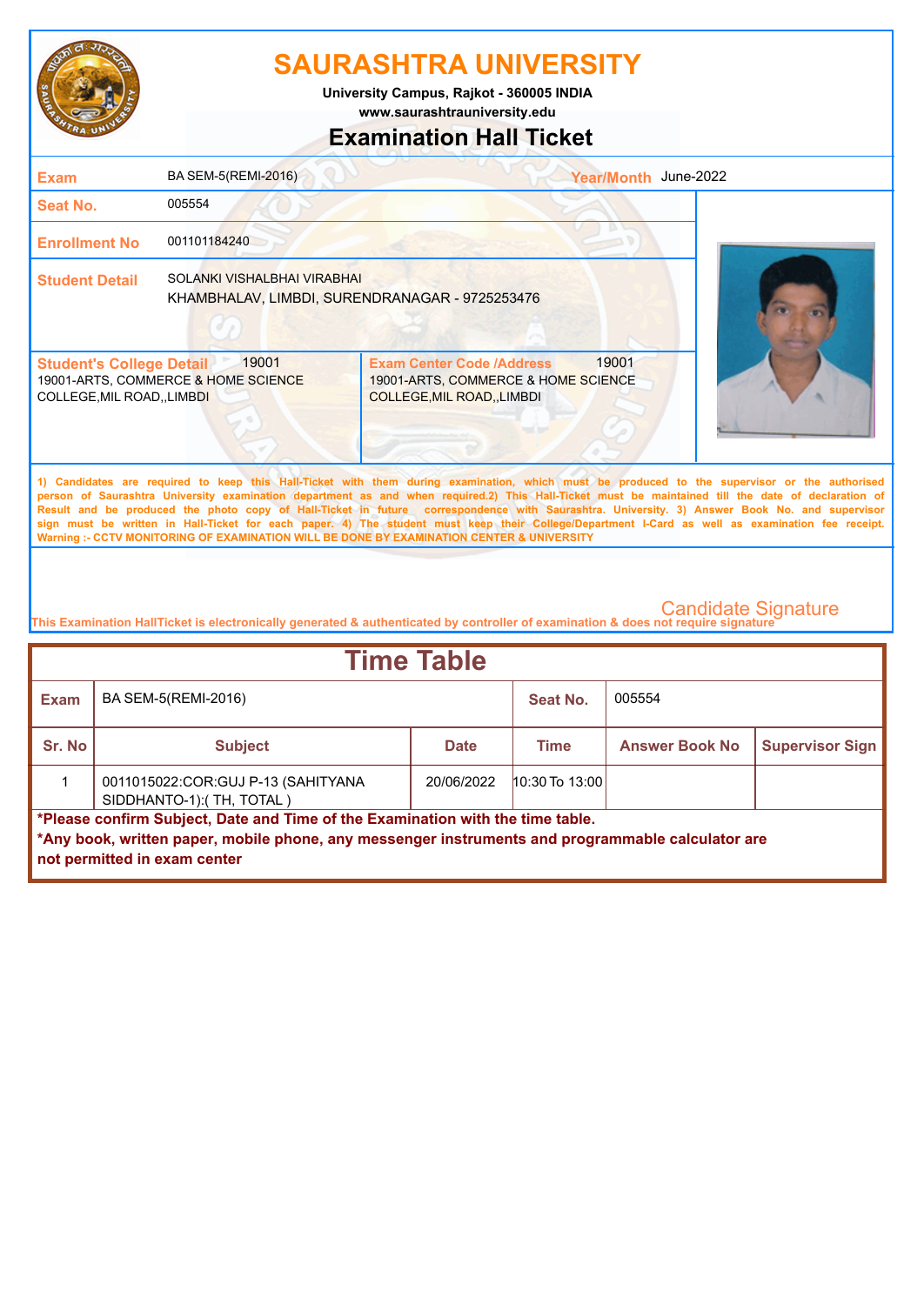

**www.saurashtrauniversity.edu University Campus, Rajkot - 360005 INDIA**

### **Examination Hall Ticket**

| <b>Exam</b>                                                                                                                                                                                                                                                                                                                                                                                                                                                                                                                                                                                                                                                                                         | BA SEM-5(REMI-2016)                                                                                                            |                                                                                                        | Year/Month June-2022 |  |  |
|-----------------------------------------------------------------------------------------------------------------------------------------------------------------------------------------------------------------------------------------------------------------------------------------------------------------------------------------------------------------------------------------------------------------------------------------------------------------------------------------------------------------------------------------------------------------------------------------------------------------------------------------------------------------------------------------------------|--------------------------------------------------------------------------------------------------------------------------------|--------------------------------------------------------------------------------------------------------|----------------------|--|--|
| Seat No.                                                                                                                                                                                                                                                                                                                                                                                                                                                                                                                                                                                                                                                                                            | 005555                                                                                                                         |                                                                                                        |                      |  |  |
| <b>Enrollment No</b>                                                                                                                                                                                                                                                                                                                                                                                                                                                                                                                                                                                                                                                                                | 0011011711176                                                                                                                  |                                                                                                        |                      |  |  |
| <b>Student Detail</b>                                                                                                                                                                                                                                                                                                                                                                                                                                                                                                                                                                                                                                                                               | SONDLA HARSHILKUMAR RAMESHBHAI<br><b>OLD JINPARA</b><br>NR. OLD TALUKA PANCHAYAT, LIMBDI, DIST. SURENDRANAGAR.<br>- 9898564507 |                                                                                                        |                      |  |  |
| 19001<br><b>Student's College Detail</b><br>19001-ARTS, COMMERCE & HOME SCIENCE<br>COLLEGE, MIL ROAD,, LIMBDI                                                                                                                                                                                                                                                                                                                                                                                                                                                                                                                                                                                       |                                                                                                                                | <b>Exam Center Code /Address</b><br>19001-ARTS, COMMERCE & HOME SCIENCE<br>COLLEGE, MIL ROAD, , LIMBDI | 19001                |  |  |
| 1) Candidates are required to keep this Hall-Ticket with them during examination, which must be produced to the supervisor or the authorised<br>person of Saurashtra University examination department as and when required.2) This Hall-Ticket must be maintained till the date of declaration of<br>Result and be produced the photo copy of Hall-Ticket in future correspondence with Saurashtra. University. 3) Answer Book No. and supervisor<br>sign must be written in Hall-Ticket for each paper. 4) The student must keep their College/Department I-Card as well as examination fee receipt.<br>Warning :- CCTV MONITORING OF EXAMINATION WILL BE DONE BY EXAMINATION CENTER & UNIVERSITY |                                                                                                                                |                                                                                                        |                      |  |  |
|                                                                                                                                                                                                                                                                                                                                                                                                                                                                                                                                                                                                                                                                                                     |                                                                                                                                |                                                                                                        |                      |  |  |

| <b>Time Table</b>                                                                                                                                                                                                   |                                                                     |             |                  |                       |                        |  |
|---------------------------------------------------------------------------------------------------------------------------------------------------------------------------------------------------------------------|---------------------------------------------------------------------|-------------|------------------|-----------------------|------------------------|--|
| Exam                                                                                                                                                                                                                | BA SEM-5(REMI-2016)                                                 |             | Seat No.         | 005555                |                        |  |
| Sr. No                                                                                                                                                                                                              | <b>Subject</b>                                                      | <b>Date</b> | <b>Time</b>      | <b>Answer Book No</b> | <b>Supervisor Sign</b> |  |
|                                                                                                                                                                                                                     | 0011015002:COR:HINDI (ADHUNIK HINDI<br>UPANIYAS GABAN): (TH, TOTAL) | 16/06/2022  | $10:30$ To 13:00 |                       |                        |  |
| *Please confirm Subject, Date and Time of the Examination with the time table.<br>*Any book, written paper, mobile phone, any messenger instruments and programmable calculator are<br>not permitted in exam center |                                                                     |             |                  |                       |                        |  |